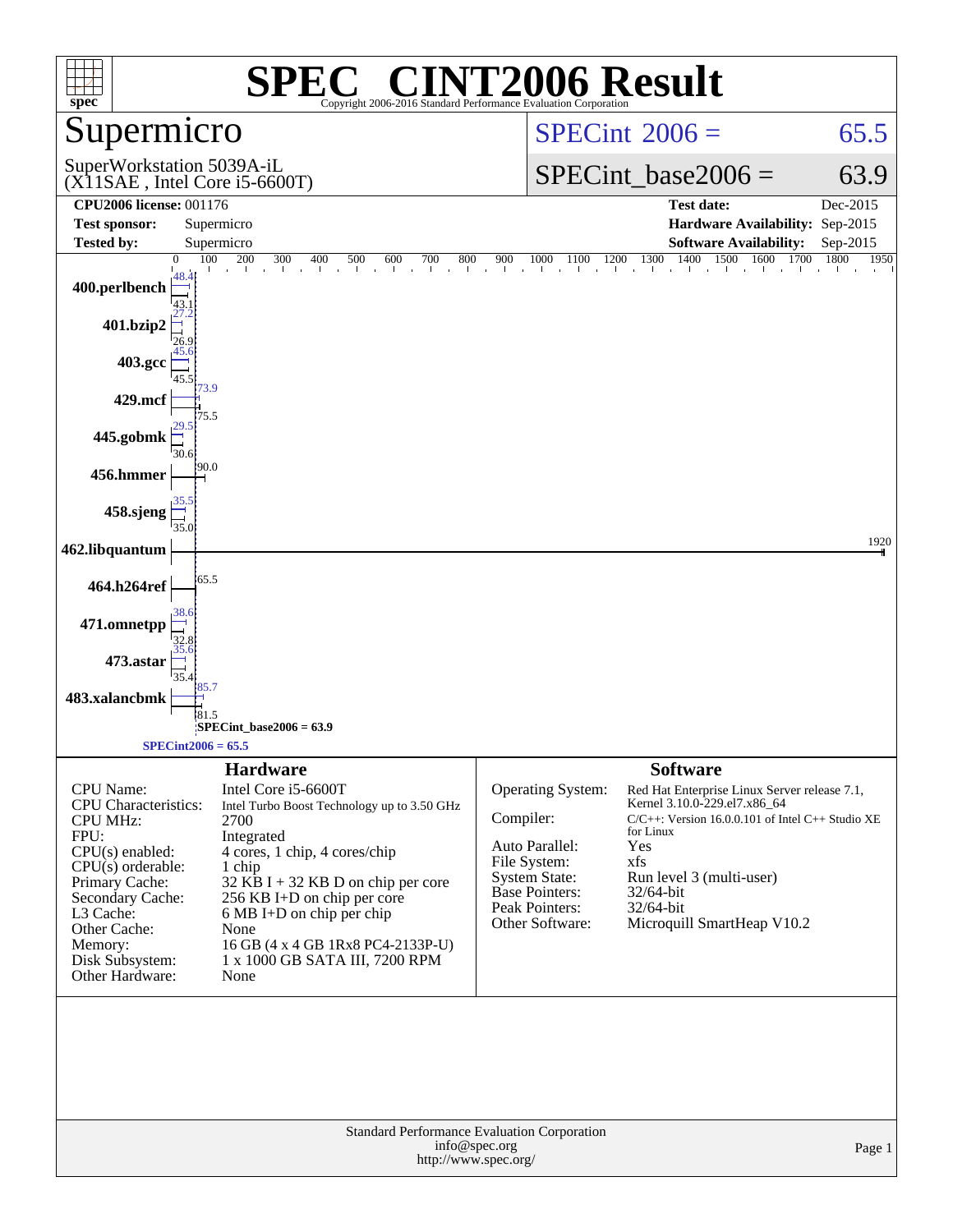

## Supermicro

#### $SPECint2006 = 65.5$  $SPECint2006 = 65.5$

#### (X11SAE , Intel Core i5-6600T) SuperWorkstation 5039A-iL

SPECint base2006 =  $63.9$ 

**[CPU2006 license:](http://www.spec.org/auto/cpu2006/Docs/result-fields.html#CPU2006license)** 001176 **[Test date:](http://www.spec.org/auto/cpu2006/Docs/result-fields.html#Testdate)** Dec-2015

**[Test sponsor:](http://www.spec.org/auto/cpu2006/Docs/result-fields.html#Testsponsor)** Supermicro **[Hardware Availability:](http://www.spec.org/auto/cpu2006/Docs/result-fields.html#HardwareAvailability)** Sep-2015 **[Tested by:](http://www.spec.org/auto/cpu2006/Docs/result-fields.html#Testedby)** Supermicro **Supermicro [Software Availability:](http://www.spec.org/auto/cpu2006/Docs/result-fields.html#SoftwareAvailability)** Sep-2015

#### **[Results Table](http://www.spec.org/auto/cpu2006/Docs/result-fields.html#ResultsTable)**

|                                                                                                          | <b>Base</b>    |              |                |              |                |       |                | <b>Peak</b>  |                |              |                |              |  |
|----------------------------------------------------------------------------------------------------------|----------------|--------------|----------------|--------------|----------------|-------|----------------|--------------|----------------|--------------|----------------|--------------|--|
| <b>Benchmark</b>                                                                                         | <b>Seconds</b> | <b>Ratio</b> | <b>Seconds</b> | <b>Ratio</b> | <b>Seconds</b> | Ratio | <b>Seconds</b> | <b>Ratio</b> | <b>Seconds</b> | <b>Ratio</b> | <b>Seconds</b> | <b>Ratio</b> |  |
| $ 400$ .perlbench                                                                                        | 226            | 43.2         | 227            | 43.0         | 227            | 43.1  | 202            | 48.3         | 201            | 48.7         | 202            | 48.4         |  |
| 401.bzip2                                                                                                | 359            | 26.9         | 359            | 26.9         | 360            | 26.8  | 355            | 27.2         | 355            | 27.2         | <u>355</u>     | 27.2         |  |
| $403.\text{gcc}$                                                                                         | 177            | 45.5         | 177            | 45.4         | 177            | 45.6  | 176            | 45.8         | 177            | 45.5         | 177            | 45.6         |  |
| $429$ .mcf                                                                                               | 120            | 76.1         | 124            | 73.8         | 121            | 75.5  | 123            | 73.9         | 125            | 73.2         | 123            | <u>73.9</u>  |  |
| $445$ .gobmk                                                                                             | 343            | 30.6         | 343            | 30.6         | 343            | 30.6  | 355            | 29.5         | 355            | <u>29.5</u>  | 355            | 29.5         |  |
| $456.$ hmmer                                                                                             | 103            | 90.2         | 104            | 89.9         | 104            | 90.0  | 103            | 90.2         | 104            | 89.9         | 104            | 90.0         |  |
| $458$ .sjeng                                                                                             | 345            | 35.1         | 345            | 35.0         | 345            | 35.0  | 341            | 35.5         | 341            | 35.5         | 341            | 35.5         |  |
| 462.libquantum                                                                                           | 10.8           | 1930         | 10.8           | 1920         | 10.8           | 1920  | 10.8           | 1930         | 10.8           | 1920         | 10.8           | 1920         |  |
| 464.h264ref                                                                                              | 338            | 65.4         | 338            | 65.5         | 338            | 65.5  | 338            | 65.4         | 338            | 65.5         | 338            | 65.5         |  |
| $ 471$ .omnetpp                                                                                          | 194            | 32.2         | 190            | 32.9         | 190            | 32.8  | <b>162</b>     | 38.6         | 162            | 38.5         | 162            | 38.6         |  |
| $473$ . astar                                                                                            | 198            | 35.4         | 197            | 35.6         | 198            | 35.4  | 197            | 35.6         | 197            | 35.6         | 198            | 35.5         |  |
| 483.xalancbmk                                                                                            | 84.6           | 81.5         | 84.5           | 81.6         | 85.0           | 81.2  | 80.5           | 85.7         | 80.5           | 85.7         | 80.6           | 85.6         |  |
| Results appear in the order in which they were run. Bold underlined text indicates a median measurement. |                |              |                |              |                |       |                |              |                |              |                |              |  |

#### **[Submit Notes](http://www.spec.org/auto/cpu2006/Docs/result-fields.html#SubmitNotes)**

The config file option 'submit' was used.

#### **[Operating System Notes](http://www.spec.org/auto/cpu2006/Docs/result-fields.html#OperatingSystemNotes)**

Stack size set to unlimited using "ulimit -s unlimited"

#### **[Platform Notes](http://www.spec.org/auto/cpu2006/Docs/result-fields.html#PlatformNotes)**

 Sysinfo program /home/cpu2006/config/sysinfo.rev6914 \$Rev: 6914 \$ \$Date:: 2014-06-25 #\$ e3fbb8667b5a285932ceab81e28219e1 running on localhost.localdomain Thu Dec 17 12:33:45 2015 This section contains SUT (System Under Test) info as seen by some common utilities. To remove or add to this section, see: <http://www.spec.org/cpu2006/Docs/config.html#sysinfo> From /proc/cpuinfo model name : Intel(R) Core(TM) i5-6600T CPU @ 2.70GHz 1 "physical id"s (chips) 4 "processors" cores, siblings (Caution: counting these is hw and system dependent. The following excerpts from /proc/cpuinfo might not be reliable. Use with caution.) cpu cores : 4

 siblings : 4 physical 0: cores 0 1 2 3 cache size : 6144 KB

Continued on next page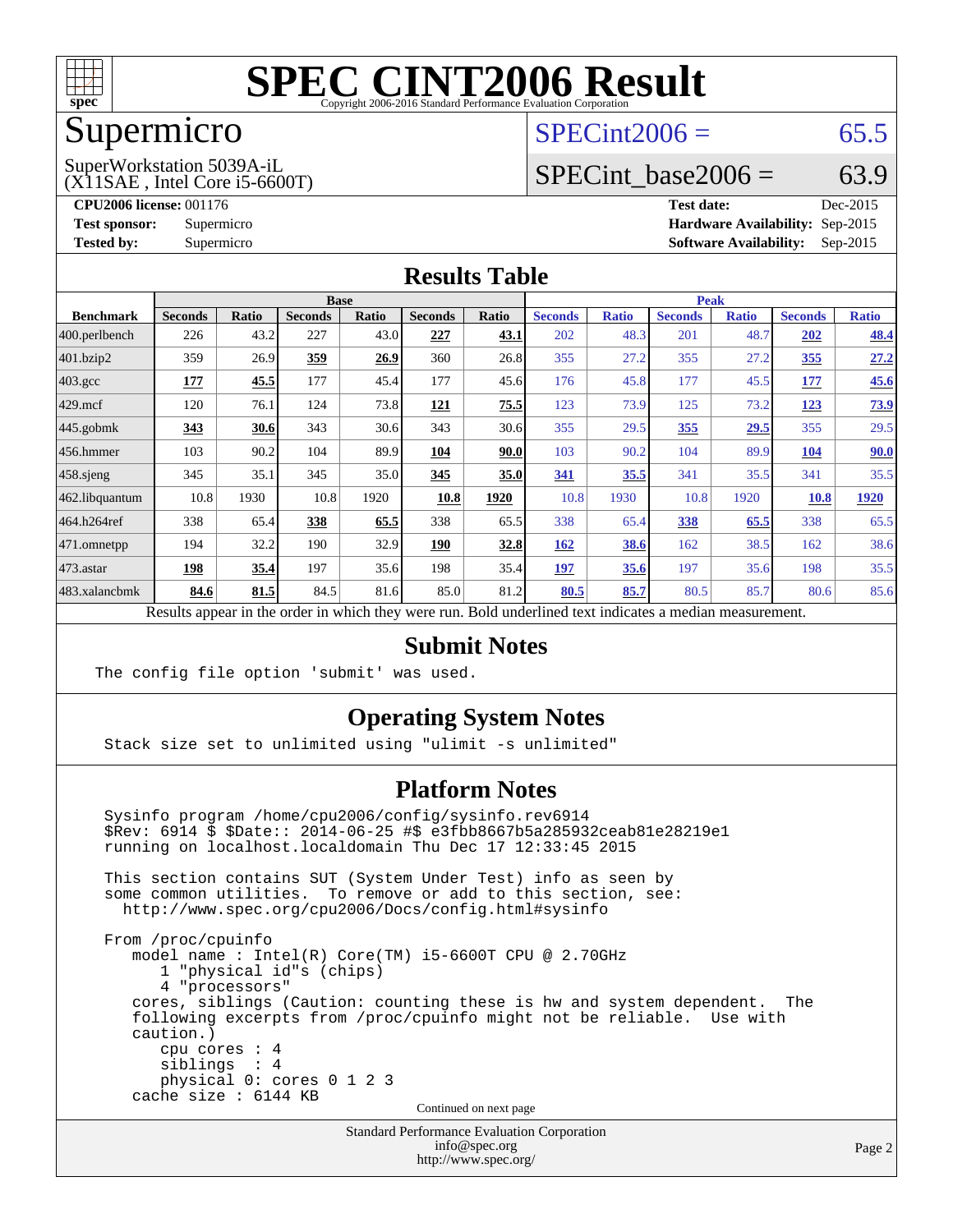

#### Supermicro

 $SPECint2006 = 65.5$  $SPECint2006 = 65.5$ 

(X11SAE , Intel Core i5-6600T) SuperWorkstation 5039A-iL

 $SPECTnt\_base2006 = 63.9$ 

**[CPU2006 license:](http://www.spec.org/auto/cpu2006/Docs/result-fields.html#CPU2006license)** 001176 **[Test date:](http://www.spec.org/auto/cpu2006/Docs/result-fields.html#Testdate)** Dec-2015 **[Test sponsor:](http://www.spec.org/auto/cpu2006/Docs/result-fields.html#Testsponsor)** Supermicro **[Hardware Availability:](http://www.spec.org/auto/cpu2006/Docs/result-fields.html#HardwareAvailability)** Sep-2015 **[Tested by:](http://www.spec.org/auto/cpu2006/Docs/result-fields.html#Testedby)** Supermicro **Supermicro [Software Availability:](http://www.spec.org/auto/cpu2006/Docs/result-fields.html#SoftwareAvailability)** Sep-2015

#### **[Platform Notes \(Continued\)](http://www.spec.org/auto/cpu2006/Docs/result-fields.html#PlatformNotes)**

 From /proc/meminfo MemTotal: 16039784 kB HugePages\_Total: 0<br>Hugepagesize: 2048 kB Hugepagesize: From /etc/\*release\* /etc/\*version\* os-release: NAME="Red Hat Enterprise Linux Server" VERSION="7.1 (Maipo)" ID="rhel" ID\_LIKE="fedora" VERSION\_ID="7.1" PRETTY\_NAME="Red Hat Enterprise Linux Server 7.1 (Maipo)" ANSI\_COLOR="0;31" CPE\_NAME="cpe:/o:redhat:enterprise\_linux:7.1:GA:server" redhat-release: Red Hat Enterprise Linux Server release 7.1 (Maipo) system-release: Red Hat Enterprise Linux Server release 7.1 (Maipo) system-release-cpe: cpe:/o:redhat:enterprise\_linux:7.1:ga:server uname -a: Linux localhost.localdomain 3.10.0-229.el7.x86\_64 #1 SMP Thu Jan 29 18:37:38 EST 2015 x86\_64 x86\_64 x86\_64 GNU/Linux run-level 3 Dec 17 06:58 SPEC is set to: /home/cpu2006 Filesystem Type Size Used Avail Use% Mounted on /dev/mapper/rhel-home xfs 850G 3.4G 846G 1% /home Additional information from dmidecode: Warning: Use caution when you interpret this section. The 'dmidecode' program reads system data which is "intended to allow hardware to be accurately determined", but the intent may not be met, as there are frequent changes to hardware, firmware, and the "DMTF SMBIOS" standard. BIOS American Megatrends Inc. 1.0a 12/01/2015 Memory: 4x Samsung M378A5143DB0-CPB 4 GB 1 rank 2133 MHz (End of data from sysinfo program) **[General Notes](http://www.spec.org/auto/cpu2006/Docs/result-fields.html#GeneralNotes)** Environment variables set by runspec before the start of the run:  $KMP$  AFFINITY = "granularity=fine, scatter" LD\_LIBRARY\_PATH = "/home/cpu2006/libs/32:/home/cpu2006/libs/64:/home/cpu2006/sh" OMP\_NUM\_THREADS = "4" Binaries compiled on a system with 1x Intel Core i5-4670K CPU + 32GB memory using RedHat EL 7.1 Continued on next page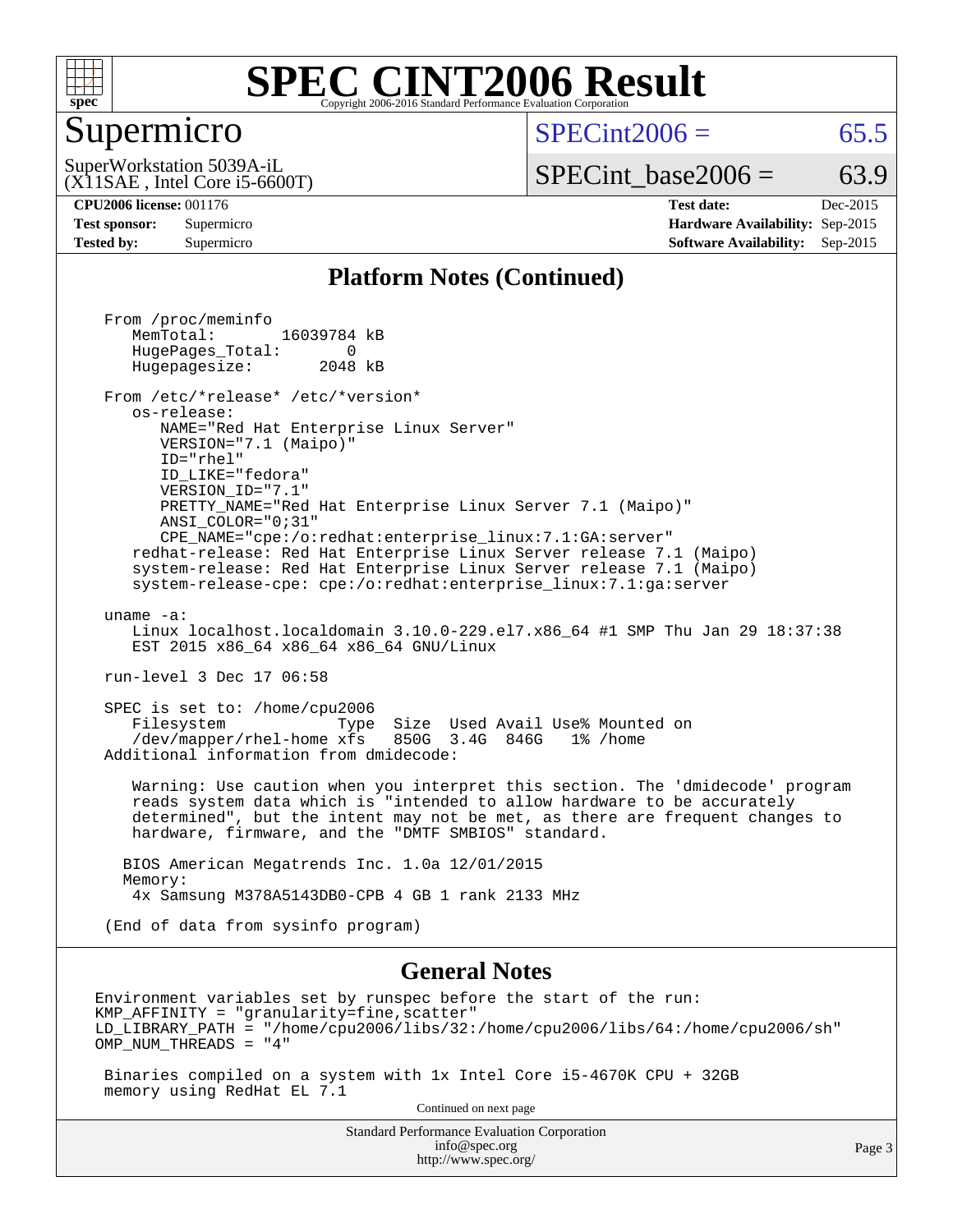

## Supermicro

 $SPECint2006 = 65.5$  $SPECint2006 = 65.5$ 

(X11SAE , Intel Core i5-6600T) SuperWorkstation 5039A-iL

SPECint base2006 =  $63.9$ 

**[CPU2006 license:](http://www.spec.org/auto/cpu2006/Docs/result-fields.html#CPU2006license)** 001176 **[Test date:](http://www.spec.org/auto/cpu2006/Docs/result-fields.html#Testdate)** Dec-2015 **[Test sponsor:](http://www.spec.org/auto/cpu2006/Docs/result-fields.html#Testsponsor)** Supermicro **[Hardware Availability:](http://www.spec.org/auto/cpu2006/Docs/result-fields.html#HardwareAvailability)** Sep-2015 **[Tested by:](http://www.spec.org/auto/cpu2006/Docs/result-fields.html#Testedby)** Supermicro **Supermicro [Software Availability:](http://www.spec.org/auto/cpu2006/Docs/result-fields.html#SoftwareAvailability)** Sep-2015

#### **[General Notes \(Continued\)](http://www.spec.org/auto/cpu2006/Docs/result-fields.html#GeneralNotes)**

 Transparent Huge Pages enabled with: echo always > /sys/kernel/mm/transparent\_hugepage/enabled

## **[Base Compiler Invocation](http://www.spec.org/auto/cpu2006/Docs/result-fields.html#BaseCompilerInvocation)**

[C benchmarks](http://www.spec.org/auto/cpu2006/Docs/result-fields.html#Cbenchmarks):  $inc - m64$ 

[C++ benchmarks:](http://www.spec.org/auto/cpu2006/Docs/result-fields.html#CXXbenchmarks) [icpc -m64](http://www.spec.org/cpu2006/results/res2016q1/cpu2006-20151223-38508.flags.html#user_CXXbase_intel_icpc_64bit_fc66a5337ce925472a5c54ad6a0de310)

#### **[Base Portability Flags](http://www.spec.org/auto/cpu2006/Docs/result-fields.html#BasePortabilityFlags)**

 400.perlbench: [-DSPEC\\_CPU\\_LP64](http://www.spec.org/cpu2006/results/res2016q1/cpu2006-20151223-38508.flags.html#b400.perlbench_basePORTABILITY_DSPEC_CPU_LP64) [-DSPEC\\_CPU\\_LINUX\\_X64](http://www.spec.org/cpu2006/results/res2016q1/cpu2006-20151223-38508.flags.html#b400.perlbench_baseCPORTABILITY_DSPEC_CPU_LINUX_X64) 401.bzip2: [-DSPEC\\_CPU\\_LP64](http://www.spec.org/cpu2006/results/res2016q1/cpu2006-20151223-38508.flags.html#suite_basePORTABILITY401_bzip2_DSPEC_CPU_LP64) 403.gcc: [-DSPEC\\_CPU\\_LP64](http://www.spec.org/cpu2006/results/res2016q1/cpu2006-20151223-38508.flags.html#suite_basePORTABILITY403_gcc_DSPEC_CPU_LP64) 429.mcf: [-DSPEC\\_CPU\\_LP64](http://www.spec.org/cpu2006/results/res2016q1/cpu2006-20151223-38508.flags.html#suite_basePORTABILITY429_mcf_DSPEC_CPU_LP64) 445.gobmk: [-DSPEC\\_CPU\\_LP64](http://www.spec.org/cpu2006/results/res2016q1/cpu2006-20151223-38508.flags.html#suite_basePORTABILITY445_gobmk_DSPEC_CPU_LP64) 456.hmmer: [-DSPEC\\_CPU\\_LP64](http://www.spec.org/cpu2006/results/res2016q1/cpu2006-20151223-38508.flags.html#suite_basePORTABILITY456_hmmer_DSPEC_CPU_LP64) 458.sjeng: [-DSPEC\\_CPU\\_LP64](http://www.spec.org/cpu2006/results/res2016q1/cpu2006-20151223-38508.flags.html#suite_basePORTABILITY458_sjeng_DSPEC_CPU_LP64) 462.libquantum: [-DSPEC\\_CPU\\_LP64](http://www.spec.org/cpu2006/results/res2016q1/cpu2006-20151223-38508.flags.html#suite_basePORTABILITY462_libquantum_DSPEC_CPU_LP64) [-DSPEC\\_CPU\\_LINUX](http://www.spec.org/cpu2006/results/res2016q1/cpu2006-20151223-38508.flags.html#b462.libquantum_baseCPORTABILITY_DSPEC_CPU_LINUX) 464.h264ref: [-DSPEC\\_CPU\\_LP64](http://www.spec.org/cpu2006/results/res2016q1/cpu2006-20151223-38508.flags.html#suite_basePORTABILITY464_h264ref_DSPEC_CPU_LP64) 471.omnetpp: [-DSPEC\\_CPU\\_LP64](http://www.spec.org/cpu2006/results/res2016q1/cpu2006-20151223-38508.flags.html#suite_basePORTABILITY471_omnetpp_DSPEC_CPU_LP64) 473.astar: [-DSPEC\\_CPU\\_LP64](http://www.spec.org/cpu2006/results/res2016q1/cpu2006-20151223-38508.flags.html#suite_basePORTABILITY473_astar_DSPEC_CPU_LP64) 483.xalancbmk: [-DSPEC\\_CPU\\_LP64](http://www.spec.org/cpu2006/results/res2016q1/cpu2006-20151223-38508.flags.html#suite_basePORTABILITY483_xalancbmk_DSPEC_CPU_LP64) [-DSPEC\\_CPU\\_LINUX](http://www.spec.org/cpu2006/results/res2016q1/cpu2006-20151223-38508.flags.html#b483.xalancbmk_baseCXXPORTABILITY_DSPEC_CPU_LINUX)

## **[Base Optimization Flags](http://www.spec.org/auto/cpu2006/Docs/result-fields.html#BaseOptimizationFlags)**

[C benchmarks](http://www.spec.org/auto/cpu2006/Docs/result-fields.html#Cbenchmarks):

[-xCORE-AVX2](http://www.spec.org/cpu2006/results/res2016q1/cpu2006-20151223-38508.flags.html#user_CCbase_f-xAVX2_5f5fc0cbe2c9f62c816d3e45806c70d7) [-ipo](http://www.spec.org/cpu2006/results/res2016q1/cpu2006-20151223-38508.flags.html#user_CCbase_f-ipo) [-O3](http://www.spec.org/cpu2006/results/res2016q1/cpu2006-20151223-38508.flags.html#user_CCbase_f-O3) [-no-prec-div](http://www.spec.org/cpu2006/results/res2016q1/cpu2006-20151223-38508.flags.html#user_CCbase_f-no-prec-div) [-parallel](http://www.spec.org/cpu2006/results/res2016q1/cpu2006-20151223-38508.flags.html#user_CCbase_f-parallel) [-opt-prefetch](http://www.spec.org/cpu2006/results/res2016q1/cpu2006-20151223-38508.flags.html#user_CCbase_f-opt-prefetch) [-auto-p32](http://www.spec.org/cpu2006/results/res2016q1/cpu2006-20151223-38508.flags.html#user_CCbase_f-auto-p32)

[C++ benchmarks:](http://www.spec.org/auto/cpu2006/Docs/result-fields.html#CXXbenchmarks)

[-xCORE-AVX2](http://www.spec.org/cpu2006/results/res2016q1/cpu2006-20151223-38508.flags.html#user_CXXbase_f-xAVX2_5f5fc0cbe2c9f62c816d3e45806c70d7) [-ipo](http://www.spec.org/cpu2006/results/res2016q1/cpu2006-20151223-38508.flags.html#user_CXXbase_f-ipo) [-O3](http://www.spec.org/cpu2006/results/res2016q1/cpu2006-20151223-38508.flags.html#user_CXXbase_f-O3) [-no-prec-div](http://www.spec.org/cpu2006/results/res2016q1/cpu2006-20151223-38508.flags.html#user_CXXbase_f-no-prec-div) [-opt-prefetch](http://www.spec.org/cpu2006/results/res2016q1/cpu2006-20151223-38508.flags.html#user_CXXbase_f-opt-prefetch) [-auto-p32](http://www.spec.org/cpu2006/results/res2016q1/cpu2006-20151223-38508.flags.html#user_CXXbase_f-auto-p32) [-Wl,-z,muldefs](http://www.spec.org/cpu2006/results/res2016q1/cpu2006-20151223-38508.flags.html#user_CXXbase_link_force_multiple1_74079c344b956b9658436fd1b6dd3a8a) [-L/sh -lsmartheap64](http://www.spec.org/cpu2006/results/res2016q1/cpu2006-20151223-38508.flags.html#user_CXXbase_SmartHeap64_ed4ef857ce90951921efb0d91eb88472)

## **[Base Other Flags](http://www.spec.org/auto/cpu2006/Docs/result-fields.html#BaseOtherFlags)**

[C benchmarks](http://www.spec.org/auto/cpu2006/Docs/result-fields.html#Cbenchmarks):

403.gcc: [-Dalloca=\\_alloca](http://www.spec.org/cpu2006/results/res2016q1/cpu2006-20151223-38508.flags.html#b403.gcc_baseEXTRA_CFLAGS_Dalloca_be3056838c12de2578596ca5467af7f3)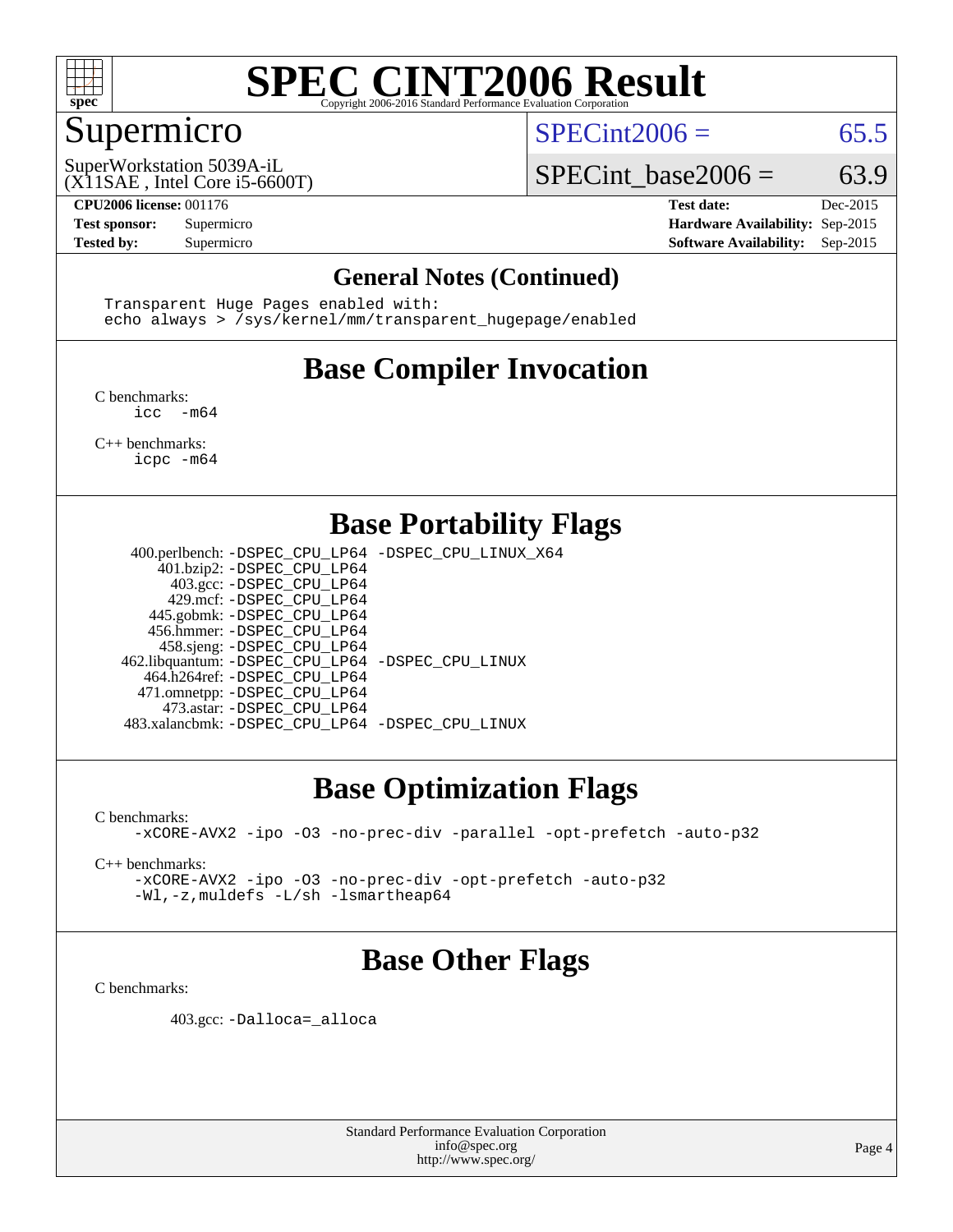

#### Supermicro

 $SPECint2006 = 65.5$  $SPECint2006 = 65.5$ 

(X11SAE , Intel Core i5-6600T) SuperWorkstation 5039A-iL

SPECint base2006 =  $63.9$ 

**[CPU2006 license:](http://www.spec.org/auto/cpu2006/Docs/result-fields.html#CPU2006license)** 001176 **[Test date:](http://www.spec.org/auto/cpu2006/Docs/result-fields.html#Testdate)** Dec-2015 **[Test sponsor:](http://www.spec.org/auto/cpu2006/Docs/result-fields.html#Testsponsor)** Supermicro **[Hardware Availability:](http://www.spec.org/auto/cpu2006/Docs/result-fields.html#HardwareAvailability)** Sep-2015 **[Tested by:](http://www.spec.org/auto/cpu2006/Docs/result-fields.html#Testedby)** Supermicro **Supermicro [Software Availability:](http://www.spec.org/auto/cpu2006/Docs/result-fields.html#SoftwareAvailability)** Sep-2015

#### **[Peak Compiler Invocation](http://www.spec.org/auto/cpu2006/Docs/result-fields.html#PeakCompilerInvocation)**

[C benchmarks \(except as noted below\)](http://www.spec.org/auto/cpu2006/Docs/result-fields.html#Cbenchmarksexceptasnotedbelow): [icc -m64](http://www.spec.org/cpu2006/results/res2016q1/cpu2006-20151223-38508.flags.html#user_CCpeak_intel_icc_64bit_f346026e86af2a669e726fe758c88044)

400.perlbench: [icc -m32 -L/opt/intel/compilers\\_and\\_libraries\\_2016/linux/compiler/lib/ia32\\_lin](http://www.spec.org/cpu2006/results/res2016q1/cpu2006-20151223-38508.flags.html#user_peakCCLD400_perlbench_intel_icc_e10256ba5924b668798078a321b0cb3f)

445.gobmk: [icc -m32 -L/opt/intel/compilers\\_and\\_libraries\\_2016/linux/compiler/lib/ia32\\_lin](http://www.spec.org/cpu2006/results/res2016q1/cpu2006-20151223-38508.flags.html#user_peakCCLD445_gobmk_intel_icc_e10256ba5924b668798078a321b0cb3f)

[C++ benchmarks \(except as noted below\):](http://www.spec.org/auto/cpu2006/Docs/result-fields.html#CXXbenchmarksexceptasnotedbelow)

[icpc -m32 -L/opt/intel/compilers\\_and\\_libraries\\_2016/linux/compiler/lib/ia32\\_lin](http://www.spec.org/cpu2006/results/res2016q1/cpu2006-20151223-38508.flags.html#user_CXXpeak_intel_icpc_b4f50a394bdb4597aa5879c16bc3f5c5)

473.astar: [icpc -m64](http://www.spec.org/cpu2006/results/res2016q1/cpu2006-20151223-38508.flags.html#user_peakCXXLD473_astar_intel_icpc_64bit_fc66a5337ce925472a5c54ad6a0de310)

#### **[Peak Portability Flags](http://www.spec.org/auto/cpu2006/Docs/result-fields.html#PeakPortabilityFlags)**

 400.perlbench: [-D\\_FILE\\_OFFSET\\_BITS=64](http://www.spec.org/cpu2006/results/res2016q1/cpu2006-20151223-38508.flags.html#user_peakPORTABILITY400_perlbench_file_offset_bits_64_438cf9856305ebd76870a2c6dc2689ab) [-DSPEC\\_CPU\\_LINUX\\_IA32](http://www.spec.org/cpu2006/results/res2016q1/cpu2006-20151223-38508.flags.html#b400.perlbench_peakCPORTABILITY_DSPEC_CPU_LINUX_IA32) 401.bzip2: [-DSPEC\\_CPU\\_LP64](http://www.spec.org/cpu2006/results/res2016q1/cpu2006-20151223-38508.flags.html#suite_peakPORTABILITY401_bzip2_DSPEC_CPU_LP64) 403.gcc: [-DSPEC\\_CPU\\_LP64](http://www.spec.org/cpu2006/results/res2016q1/cpu2006-20151223-38508.flags.html#suite_peakPORTABILITY403_gcc_DSPEC_CPU_LP64) 429.mcf: [-DSPEC\\_CPU\\_LP64](http://www.spec.org/cpu2006/results/res2016q1/cpu2006-20151223-38508.flags.html#suite_peakPORTABILITY429_mcf_DSPEC_CPU_LP64) 445.gobmk: [-D\\_FILE\\_OFFSET\\_BITS=64](http://www.spec.org/cpu2006/results/res2016q1/cpu2006-20151223-38508.flags.html#user_peakPORTABILITY445_gobmk_file_offset_bits_64_438cf9856305ebd76870a2c6dc2689ab) 456.hmmer: [-DSPEC\\_CPU\\_LP64](http://www.spec.org/cpu2006/results/res2016q1/cpu2006-20151223-38508.flags.html#suite_peakPORTABILITY456_hmmer_DSPEC_CPU_LP64) 458.sjeng: [-DSPEC\\_CPU\\_LP64](http://www.spec.org/cpu2006/results/res2016q1/cpu2006-20151223-38508.flags.html#suite_peakPORTABILITY458_sjeng_DSPEC_CPU_LP64) 462.libquantum: [-DSPEC\\_CPU\\_LP64](http://www.spec.org/cpu2006/results/res2016q1/cpu2006-20151223-38508.flags.html#suite_peakPORTABILITY462_libquantum_DSPEC_CPU_LP64) [-DSPEC\\_CPU\\_LINUX](http://www.spec.org/cpu2006/results/res2016q1/cpu2006-20151223-38508.flags.html#b462.libquantum_peakCPORTABILITY_DSPEC_CPU_LINUX) 464.h264ref: [-DSPEC\\_CPU\\_LP64](http://www.spec.org/cpu2006/results/res2016q1/cpu2006-20151223-38508.flags.html#suite_peakPORTABILITY464_h264ref_DSPEC_CPU_LP64) 471.omnetpp: [-D\\_FILE\\_OFFSET\\_BITS=64](http://www.spec.org/cpu2006/results/res2016q1/cpu2006-20151223-38508.flags.html#user_peakPORTABILITY471_omnetpp_file_offset_bits_64_438cf9856305ebd76870a2c6dc2689ab) 473.astar: [-DSPEC\\_CPU\\_LP64](http://www.spec.org/cpu2006/results/res2016q1/cpu2006-20151223-38508.flags.html#suite_peakPORTABILITY473_astar_DSPEC_CPU_LP64) 483.xalancbmk: [-D\\_FILE\\_OFFSET\\_BITS=64](http://www.spec.org/cpu2006/results/res2016q1/cpu2006-20151223-38508.flags.html#user_peakPORTABILITY483_xalancbmk_file_offset_bits_64_438cf9856305ebd76870a2c6dc2689ab) [-DSPEC\\_CPU\\_LINUX](http://www.spec.org/cpu2006/results/res2016q1/cpu2006-20151223-38508.flags.html#b483.xalancbmk_peakCXXPORTABILITY_DSPEC_CPU_LINUX)

#### **[Peak Optimization Flags](http://www.spec.org/auto/cpu2006/Docs/result-fields.html#PeakOptimizationFlags)**

[C benchmarks](http://www.spec.org/auto/cpu2006/Docs/result-fields.html#Cbenchmarks):

```
 400.perlbench: -xCORE-AVX2(pass 2) -prof-gen:threadsafe(pass 1)
-no-prec-div(pass 2)-par-num-threads=1(pass 1) -prof-use(pass 2) -opt-prefetch
-ansi-alias
```
 401.bzip2: [-xCORE-AVX2](http://www.spec.org/cpu2006/results/res2016q1/cpu2006-20151223-38508.flags.html#user_peakPASS2_CFLAGSPASS2_LDCFLAGS401_bzip2_f-xAVX2_5f5fc0cbe2c9f62c816d3e45806c70d7)(pass 2) [-prof-gen:threadsafe](http://www.spec.org/cpu2006/results/res2016q1/cpu2006-20151223-38508.flags.html#user_peakPASS1_CFLAGSPASS1_LDCFLAGS401_bzip2_prof_gen_21a26eb79f378b550acd7bec9fe4467a)(pass 1)  $-i\text{po}(pass 2) -03(pass 2) -no-prec-div$  $-i\text{po}(pass 2) -03(pass 2) -no-prec-div$ [-par-num-threads=1](http://www.spec.org/cpu2006/results/res2016q1/cpu2006-20151223-38508.flags.html#user_peakPASS1_CFLAGSPASS1_LDCFLAGS401_bzip2_par_num_threads_786a6ff141b4e9e90432e998842df6c2)(pass 1) [-prof-use](http://www.spec.org/cpu2006/results/res2016q1/cpu2006-20151223-38508.flags.html#user_peakPASS2_CFLAGSPASS2_LDCFLAGS401_bzip2_prof_use_bccf7792157ff70d64e32fe3e1250b55)(pass 2) [-auto-ilp32](http://www.spec.org/cpu2006/results/res2016q1/cpu2006-20151223-38508.flags.html#user_peakCOPTIMIZE401_bzip2_f-auto-ilp32) [-opt-prefetch](http://www.spec.org/cpu2006/results/res2016q1/cpu2006-20151223-38508.flags.html#user_peakCOPTIMIZE401_bzip2_f-opt-prefetch) [-ansi-alias](http://www.spec.org/cpu2006/results/res2016q1/cpu2006-20151223-38508.flags.html#user_peakCOPTIMIZE401_bzip2_f-ansi-alias)

 403.gcc: [-xCORE-AVX2](http://www.spec.org/cpu2006/results/res2016q1/cpu2006-20151223-38508.flags.html#user_peakCOPTIMIZE403_gcc_f-xAVX2_5f5fc0cbe2c9f62c816d3e45806c70d7) [-ipo](http://www.spec.org/cpu2006/results/res2016q1/cpu2006-20151223-38508.flags.html#user_peakCOPTIMIZE403_gcc_f-ipo) [-O3](http://www.spec.org/cpu2006/results/res2016q1/cpu2006-20151223-38508.flags.html#user_peakCOPTIMIZE403_gcc_f-O3) [-no-prec-div](http://www.spec.org/cpu2006/results/res2016q1/cpu2006-20151223-38508.flags.html#user_peakCOPTIMIZE403_gcc_f-no-prec-div) [-inline-calloc](http://www.spec.org/cpu2006/results/res2016q1/cpu2006-20151223-38508.flags.html#user_peakCOPTIMIZE403_gcc_f-inline-calloc) [-opt-malloc-options=3](http://www.spec.org/cpu2006/results/res2016q1/cpu2006-20151223-38508.flags.html#user_peakCOPTIMIZE403_gcc_f-opt-malloc-options_13ab9b803cf986b4ee62f0a5998c2238) [-auto-ilp32](http://www.spec.org/cpu2006/results/res2016q1/cpu2006-20151223-38508.flags.html#user_peakCOPTIMIZE403_gcc_f-auto-ilp32)

 429.mcf: [-xCORE-AVX2](http://www.spec.org/cpu2006/results/res2016q1/cpu2006-20151223-38508.flags.html#user_peakCOPTIMIZE429_mcf_f-xAVX2_5f5fc0cbe2c9f62c816d3e45806c70d7) [-ipo](http://www.spec.org/cpu2006/results/res2016q1/cpu2006-20151223-38508.flags.html#user_peakCOPTIMIZE429_mcf_f-ipo) [-O3](http://www.spec.org/cpu2006/results/res2016q1/cpu2006-20151223-38508.flags.html#user_peakCOPTIMIZE429_mcf_f-O3) [-no-prec-div](http://www.spec.org/cpu2006/results/res2016q1/cpu2006-20151223-38508.flags.html#user_peakCOPTIMIZE429_mcf_f-no-prec-div) [-parallel](http://www.spec.org/cpu2006/results/res2016q1/cpu2006-20151223-38508.flags.html#user_peakCOPTIMIZE429_mcf_f-parallel) [-opt-prefetch](http://www.spec.org/cpu2006/results/res2016q1/cpu2006-20151223-38508.flags.html#user_peakCOPTIMIZE429_mcf_f-opt-prefetch) [-auto-p32](http://www.spec.org/cpu2006/results/res2016q1/cpu2006-20151223-38508.flags.html#user_peakCOPTIMIZE429_mcf_f-auto-p32)

Continued on next page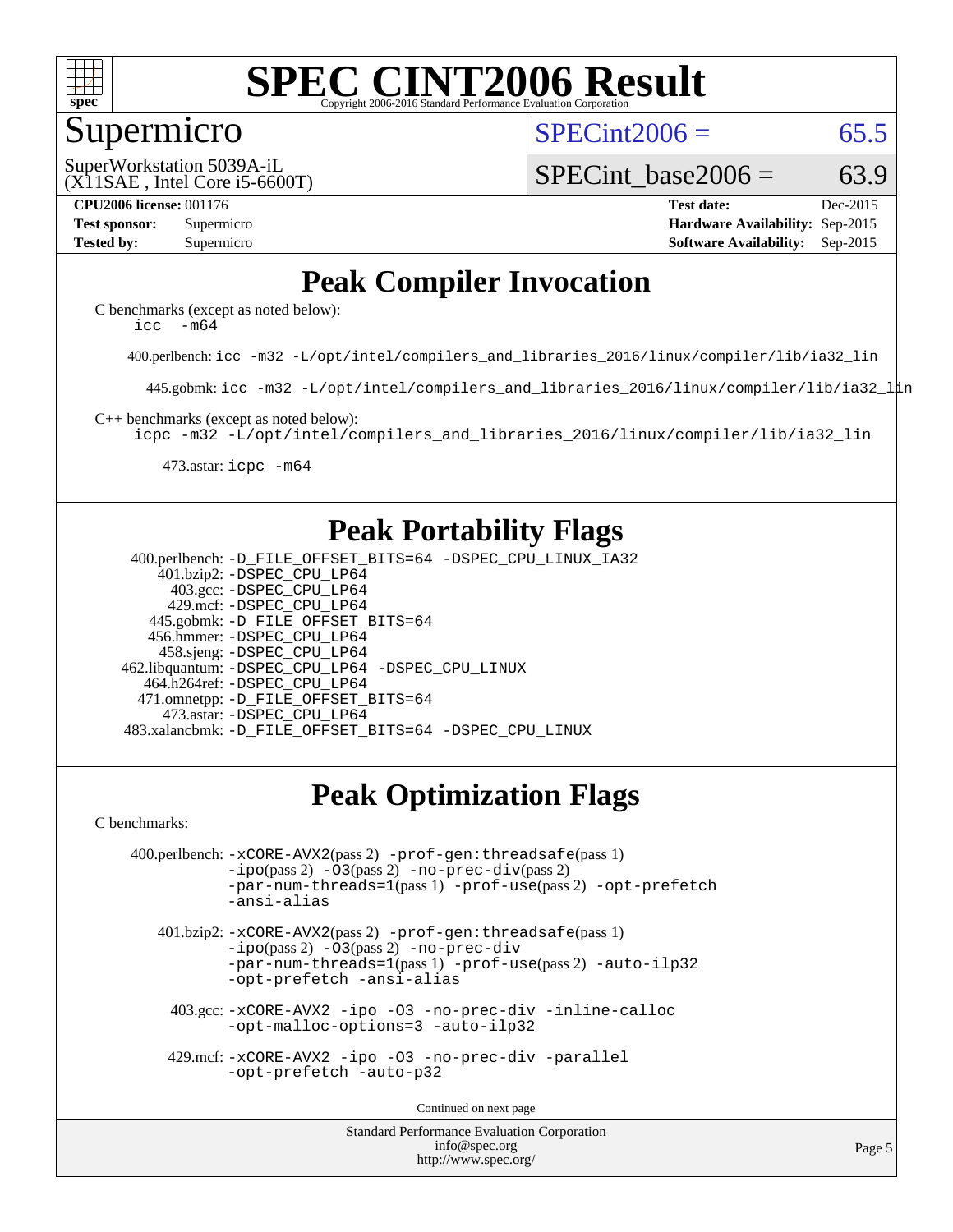

## Supermicro

 $SPECint2006 = 65.5$  $SPECint2006 = 65.5$ 

(X11SAE , Intel Core i5-6600T) SuperWorkstation 5039A-iL

SPECint base2006 =  $63.9$ 

**[CPU2006 license:](http://www.spec.org/auto/cpu2006/Docs/result-fields.html#CPU2006license)** 001176 **[Test date:](http://www.spec.org/auto/cpu2006/Docs/result-fields.html#Testdate)** Dec-2015 **[Test sponsor:](http://www.spec.org/auto/cpu2006/Docs/result-fields.html#Testsponsor)** Supermicro **[Hardware Availability:](http://www.spec.org/auto/cpu2006/Docs/result-fields.html#HardwareAvailability)** Sep-2015 **[Tested by:](http://www.spec.org/auto/cpu2006/Docs/result-fields.html#Testedby)** Supermicro **Supermicro [Software Availability:](http://www.spec.org/auto/cpu2006/Docs/result-fields.html#SoftwareAvailability)** Sep-2015

## **[Peak Optimization Flags \(Continued\)](http://www.spec.org/auto/cpu2006/Docs/result-fields.html#PeakOptimizationFlags)**

 445.gobmk: [-xCORE-AVX2](http://www.spec.org/cpu2006/results/res2016q1/cpu2006-20151223-38508.flags.html#user_peakPASS2_CFLAGSPASS2_LDCFLAGS445_gobmk_f-xAVX2_5f5fc0cbe2c9f62c816d3e45806c70d7)(pass 2) [-prof-gen:threadsafe](http://www.spec.org/cpu2006/results/res2016q1/cpu2006-20151223-38508.flags.html#user_peakPASS1_CFLAGSPASS1_LDCFLAGS445_gobmk_prof_gen_21a26eb79f378b550acd7bec9fe4467a)(pass 1) [-prof-use](http://www.spec.org/cpu2006/results/res2016q1/cpu2006-20151223-38508.flags.html#user_peakPASS2_CFLAGSPASS2_LDCFLAGS445_gobmk_prof_use_bccf7792157ff70d64e32fe3e1250b55)(pass 2) [-par-num-threads=1](http://www.spec.org/cpu2006/results/res2016q1/cpu2006-20151223-38508.flags.html#user_peakPASS1_CFLAGSPASS1_LDCFLAGS445_gobmk_par_num_threads_786a6ff141b4e9e90432e998842df6c2)(pass 1) [-ansi-alias](http://www.spec.org/cpu2006/results/res2016q1/cpu2006-20151223-38508.flags.html#user_peakCOPTIMIZE445_gobmk_f-ansi-alias)

456.hmmer: basepeak = yes

 458.sjeng: [-xCORE-AVX2](http://www.spec.org/cpu2006/results/res2016q1/cpu2006-20151223-38508.flags.html#user_peakPASS2_CFLAGSPASS2_LDCFLAGS458_sjeng_f-xAVX2_5f5fc0cbe2c9f62c816d3e45806c70d7)(pass 2) [-prof-gen:threadsafe](http://www.spec.org/cpu2006/results/res2016q1/cpu2006-20151223-38508.flags.html#user_peakPASS1_CFLAGSPASS1_LDCFLAGS458_sjeng_prof_gen_21a26eb79f378b550acd7bec9fe4467a)(pass 1)  $-ipo(pass 2) -\overline{03(pass 2)}$  $-ipo(pass 2) -\overline{03(pass 2)}$  [-no-prec-div](http://www.spec.org/cpu2006/results/res2016q1/cpu2006-20151223-38508.flags.html#user_peakPASS2_CFLAGSPASS2_LDCFLAGS458_sjeng_f-no-prec-div)(pass 2) [-par-num-threads=1](http://www.spec.org/cpu2006/results/res2016q1/cpu2006-20151223-38508.flags.html#user_peakPASS1_CFLAGSPASS1_LDCFLAGS458_sjeng_par_num_threads_786a6ff141b4e9e90432e998842df6c2)(pass 1) [-prof-use](http://www.spec.org/cpu2006/results/res2016q1/cpu2006-20151223-38508.flags.html#user_peakPASS2_CFLAGSPASS2_LDCFLAGS458_sjeng_prof_use_bccf7792157ff70d64e32fe3e1250b55)(pass 2) [-unroll4](http://www.spec.org/cpu2006/results/res2016q1/cpu2006-20151223-38508.flags.html#user_peakCOPTIMIZE458_sjeng_f-unroll_4e5e4ed65b7fd20bdcd365bec371b81f)

 $462$ .libquantum: basepeak = yes

 $464.h264$ ref: basepeak = yes

[C++ benchmarks:](http://www.spec.org/auto/cpu2006/Docs/result-fields.html#CXXbenchmarks)

```
 471.omnetpp: -xCORE-AVX2(pass 2) -prof-gen:threadsafe(pass 1)
-i\text{po}(pass 2) -03(pass 2) -no-prec-div(pass 2)-par-num-threads=1(pass 1) -prof-use(pass 2)
-opt-ra-region-strategy=block -ansi-alias
-Wl,-z,muldefs -L/sh -lsmartheap
```
 473.astar: [-xCORE-AVX2](http://www.spec.org/cpu2006/results/res2016q1/cpu2006-20151223-38508.flags.html#user_peakCXXOPTIMIZE473_astar_f-xAVX2_5f5fc0cbe2c9f62c816d3e45806c70d7) [-ipo](http://www.spec.org/cpu2006/results/res2016q1/cpu2006-20151223-38508.flags.html#user_peakCXXOPTIMIZE473_astar_f-ipo) [-O3](http://www.spec.org/cpu2006/results/res2016q1/cpu2006-20151223-38508.flags.html#user_peakCXXOPTIMIZE473_astar_f-O3) [-no-prec-div](http://www.spec.org/cpu2006/results/res2016q1/cpu2006-20151223-38508.flags.html#user_peakCXXOPTIMIZE473_astar_f-no-prec-div) [-opt-prefetch](http://www.spec.org/cpu2006/results/res2016q1/cpu2006-20151223-38508.flags.html#user_peakCXXOPTIMIZE473_astar_f-opt-prefetch) [-auto-p32](http://www.spec.org/cpu2006/results/res2016q1/cpu2006-20151223-38508.flags.html#user_peakCXXOPTIMIZE473_astar_f-auto-p32) [-Wl,-z,muldefs](http://www.spec.org/cpu2006/results/res2016q1/cpu2006-20151223-38508.flags.html#user_peakEXTRA_LDFLAGS473_astar_link_force_multiple1_74079c344b956b9658436fd1b6dd3a8a) [-L/sh -lsmartheap64](http://www.spec.org/cpu2006/results/res2016q1/cpu2006-20151223-38508.flags.html#user_peakEXTRA_LIBS473_astar_SmartHeap64_ed4ef857ce90951921efb0d91eb88472)

 483.xalancbmk: [-xCORE-AVX2](http://www.spec.org/cpu2006/results/res2016q1/cpu2006-20151223-38508.flags.html#user_peakCXXOPTIMIZE483_xalancbmk_f-xAVX2_5f5fc0cbe2c9f62c816d3e45806c70d7) [-ipo](http://www.spec.org/cpu2006/results/res2016q1/cpu2006-20151223-38508.flags.html#user_peakCXXOPTIMIZE483_xalancbmk_f-ipo) [-O3](http://www.spec.org/cpu2006/results/res2016q1/cpu2006-20151223-38508.flags.html#user_peakCXXOPTIMIZE483_xalancbmk_f-O3) [-no-prec-div](http://www.spec.org/cpu2006/results/res2016q1/cpu2006-20151223-38508.flags.html#user_peakCXXOPTIMIZE483_xalancbmk_f-no-prec-div) [-opt-prefetch](http://www.spec.org/cpu2006/results/res2016q1/cpu2006-20151223-38508.flags.html#user_peakCXXOPTIMIZE483_xalancbmk_f-opt-prefetch) [-ansi-alias](http://www.spec.org/cpu2006/results/res2016q1/cpu2006-20151223-38508.flags.html#user_peakCXXOPTIMIZE483_xalancbmk_f-ansi-alias) [-Wl,-z,muldefs](http://www.spec.org/cpu2006/results/res2016q1/cpu2006-20151223-38508.flags.html#user_peakEXTRA_LDFLAGS483_xalancbmk_link_force_multiple1_74079c344b956b9658436fd1b6dd3a8a) [-L/sh -lsmartheap](http://www.spec.org/cpu2006/results/res2016q1/cpu2006-20151223-38508.flags.html#user_peakEXTRA_LIBS483_xalancbmk_SmartHeap_32f6c82aa1ed9c52345d30cf6e4a0499)

## **[Peak Other Flags](http://www.spec.org/auto/cpu2006/Docs/result-fields.html#PeakOtherFlags)**

[C benchmarks](http://www.spec.org/auto/cpu2006/Docs/result-fields.html#Cbenchmarks):

403.gcc: [-Dalloca=\\_alloca](http://www.spec.org/cpu2006/results/res2016q1/cpu2006-20151223-38508.flags.html#b403.gcc_peakEXTRA_CFLAGS_Dalloca_be3056838c12de2578596ca5467af7f3)

The flags files that were used to format this result can be browsed at <http://www.spec.org/cpu2006/flags/Intel-ic16.0-official-linux64.html>

<http://www.spec.org/cpu2006/flags/Supermicro-Platform-Settings-V1.2-revH.html>

You can also download the XML flags sources by saving the following links: <http://www.spec.org/cpu2006/flags/Intel-ic16.0-official-linux64.xml> <http://www.spec.org/cpu2006/flags/Supermicro-Platform-Settings-V1.2-revH.xml>